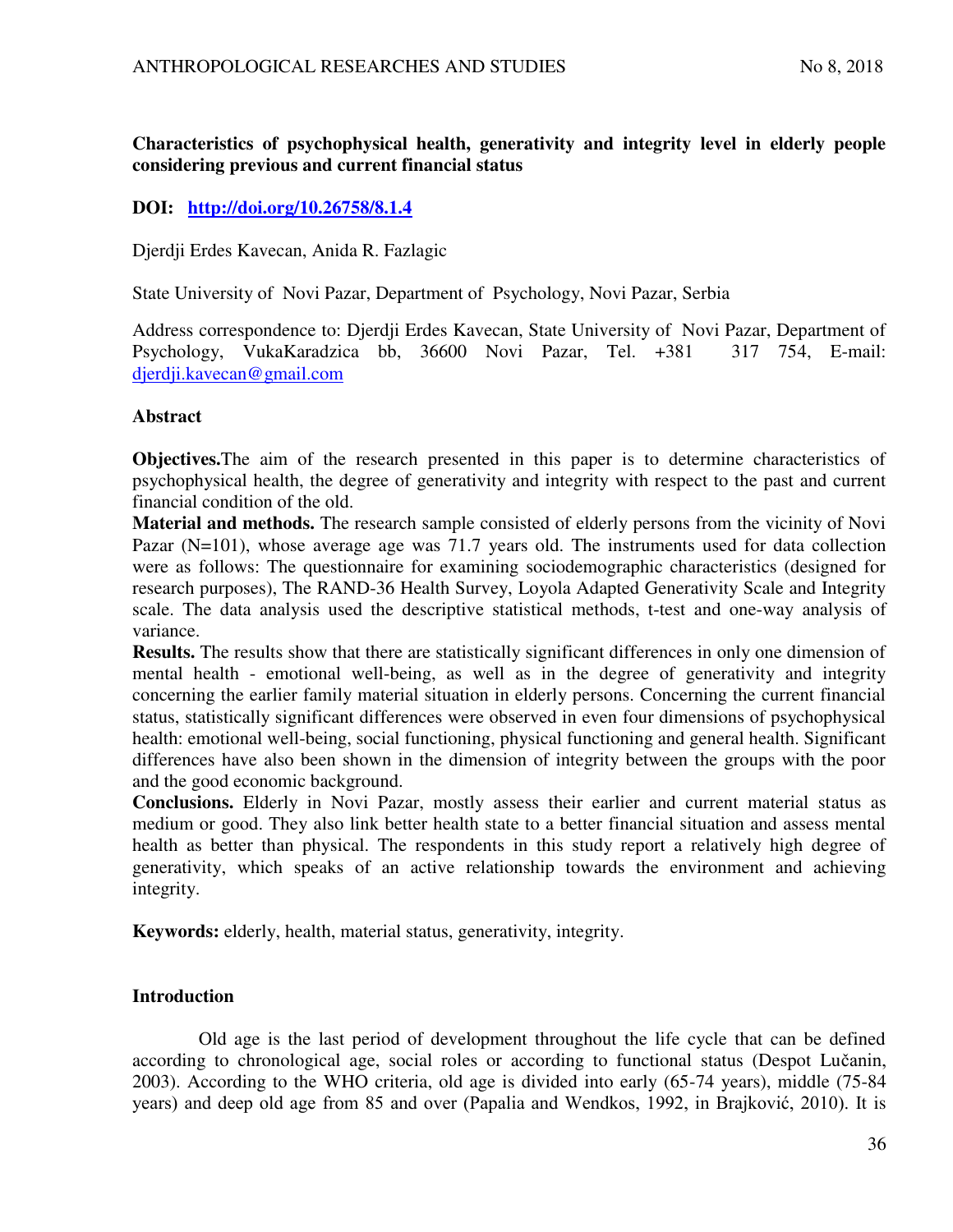common to associate reduced body strength and poorer health with this period of human life. According to research by Schaie and Willis (2001), the likelihood of disease is increasing dramatically in the age after 65, accounting for approximately 12.5% of the population and for 30% of the national health costs in America. As the study underlines, the elderly use 25% of all the total medicines issued and account for 40% of the total visits to doctors (Schaie and Willis, 2001). In Serbia, the sixth of the population is 65 years old and older, and the number of persons aged 65 or more is expected to increase by a third in 2052 and represent 22.0% to 27.1% of the total population (Satarić, Rašević and Miloradović, 2009). The percentage of chronic diseases among the general population of old people age 70 and older is 81%.

It is known that the economic status of an individual is an important micro-determinant of individual health status. Its impact on the disease has been studied in many European countries, and the results of the research showed a clear correlation between the socioeconomic determinants and the health status of the respondents (Kaikkonen et al., 2009). The more difficult socio-economic condition of people, the more likely they are to assess their own health as being worse with the more frequent presence of health symptoms and chronic conditions (Domínguez-Berjón et al., 2006). The impossibility to afford the necessary goods for the daily subsistence for Bulgarian and Romanian elderly are associated with reporting of a poor health status (Faludi, 2015). All European countries are affected by poverty, whether in absolute (inability to meet basic living needs) or relative (economic status of an individual relative to the community in which he lives) sense (\*\*\*WHO, 2002). The unemployed, uneducated, displaced persons, rural population, disabled people, homeless people, children aged 7-14 are at special risk but also the old persons (65 years and older). In Europe, the percentage of poverty and social deprivation risk in people aged 65 years or more ranges from 6.1% in the Netherlands to 51.8% in Bulgaria. In Serbia, the poverty rate is 25.5% and the oldage poverty rate 19.1% (\*\*\*Republic Statistical Office, 2016). The risk of poverty in the elderly is 35.2% (\*\*\*Eurostat, 2016).

Talking about the effects of material status on the well-being of the elderly, a poor socioeconomic situation has been proven to cause more concern for their health, and it is quite understandable that it is associated with negative life events, which contribute to poorer welfare (Kahneman and Deaton, 2010). Old people with poor maternal status also prove to have worse health both physical and mental (Franks, Gold and Fiscella, 2003).

Various studies emphasize different dimensions that are of particular importance for health self-assessment. Perhaps the most important dimension of all is the physical health (Bailis et al., 2001), but on the other hand, two others proved to have a potentially important relationship with health self-assessment: mental well-being and general social health (Bambauer et al., 2005; Dunn, Veenstra and Ross, 2006). This study examines the dimensions of physical and mental health that arose from the Medical Outcomes Study (MOS). These dimensions are also a part of the 36-Item Short Form Health Survey (SF-36) (Hays and Shapiro, 1992; Stewart et al., 1992), described in detail in the instruments section.

## **Generativity and integrity within the Erikson model of psychosocial development of the entire life cycle**

Erikson's concept of generativity at the end of the twentieth century became one of the very often mentioned constructs in the literature on the development of personality in adulthood. His model of psychosocial development seeks to unify psychological and spiritual development by solving the crises of the initially established eight stages of the life cycle. He defined generativity as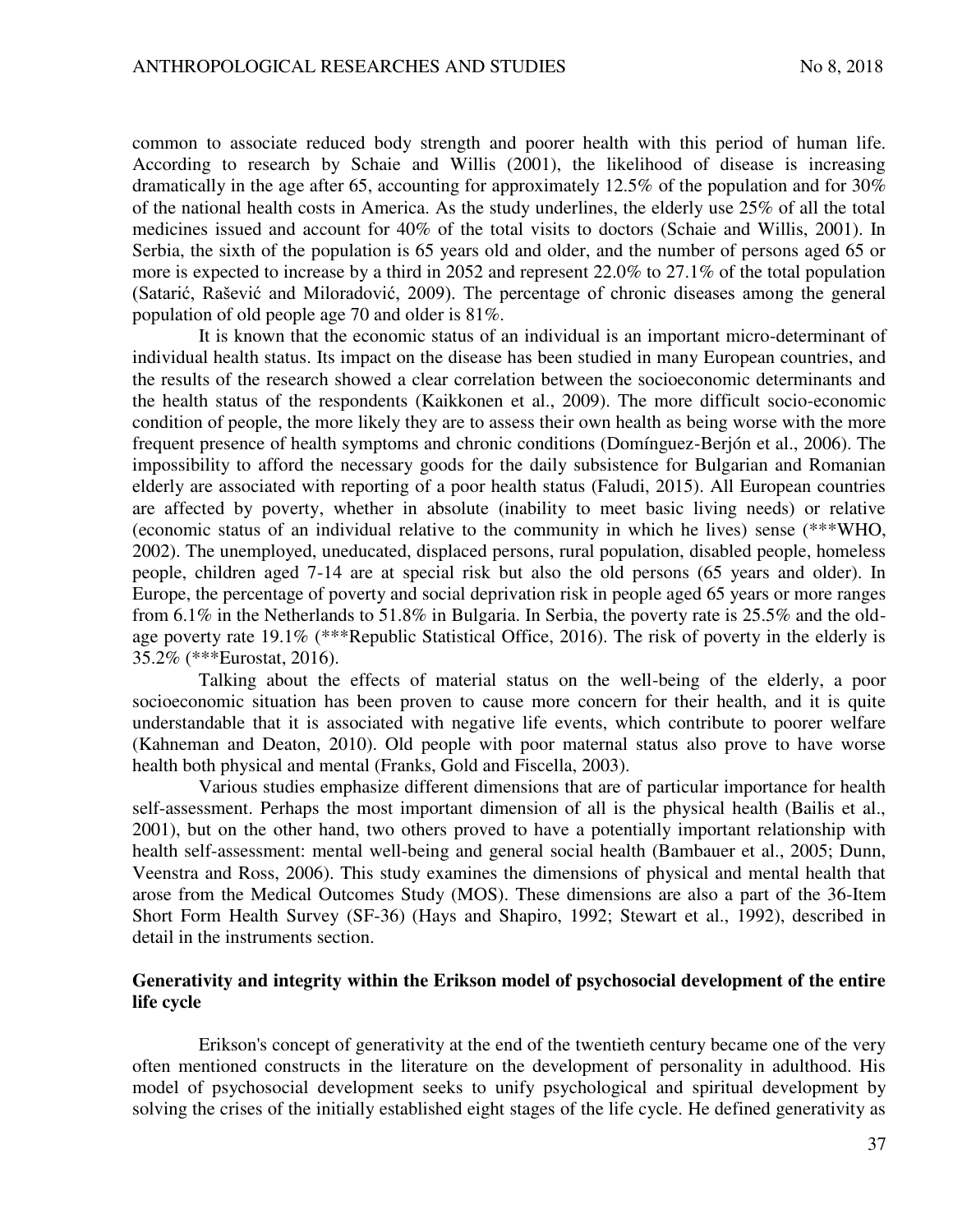"concern for generating and guiding the next generation" (Erikson, 1984, p. 240, in Lacković-Grgin and Tucak, 2006a). He considered generativity to be the dominant feature of the seventh stage of development (middle adulthood), as well as that resolution of any, even the seventh stage of development is not necessarily limited time-wise, generativity in one of its forms being just as much present in other stages of development. When we talk about generativity in the older age, it is defined as the attitude towards life and the world in terms of understanding our own position in the sequence of generations. The resolution of the crisis of this stage, reaching the ego integrity and the overcoming of despair, implies adequate acceptance of one's own life continuity as unique and unchangeable. Adults who achieve integrity feel calm, peaceful, complete, and satisfied with their achievements (Schaie and Willis, 2001). The evidence of such claims has shown that generativity is positively related to psychological maturity and well-being in adult and also in older age (Stewart, Ostrove and Helson, 2001), the satisfaction with life and the meaning of life (An and Cooney, 2006; Busch and Hofer, 2012; Cox et al., 2010; Grossbaum and Bates, 2002; Hofer et al., 2008; Rothrauff and Cooney, according to Hofer et al., 2016).

#### **Newer models of generativity**

There are many different concepts about the notion of generativity in contemporary theories. One of the more prominent is Bradley's status model of generativity (Bradley, 1997). The model assumes two criteria for finding the generativity status: involvement and inclusivity. Involvement refers to taking care of oneself and the others, while inclusion refers to the breadth of active care for others. By combining these two criteria, there are five status of generativity, as follows: a) generative status (high degree of involvement and inclusivity both for oneself and for others); b) activity status (high degree of involvement and inclusion for one self, but not for others); c) communal status (high involvement for others, but not for one self, which is sometimes perceived as blocking others independence or as intrusiveness); d) conventional status (high involvement rate and low degree of inlcusivity for one self and others; and e) stagnating status (low involvement and low inclusion both for one self and for others). These statuses are analyzed in different areas of life (family, friendship, work, own interests and goals) (Lacković-Grgin, 2014).

Another model of generativity was given by Stewart and Vandewater (1998) and belongs to developmental models of generativity. It refers to three stages: a) a phase of desire for generativity (in early adulthood); b) a phase of feeling generative capacity; and c) a generational achievement phase. Due to the very characteristic of the generativity development model checking, a longitudinal research plan is required, so it is very difficult to trace any research based on this model (Stewart and Vandewater, 1998).

However, the model of McAdams and de St. Aubin (1992) is considered as the most comprehensive model of generativity today. It includes seven interconnected components, gathered around the common goal of promoting the welfare of future generations: cultural requirements; internal desire; care for the next generation; faith in the species; commitment; agency; respectively generative story. They emphasize that generativity is a component of a healthy adult personality, which gradually develops during the adult life, and that the generative process involves the creation of a generative product, i.e. agency, which is one of two general tendencies of human behavior. In her research, Tucak-Junaković (2010) checked the adapted model of McAdams and de St. Aubin (1992), used in our research, and found the high predictive value of several components of generativity on integrity, which Erikson determines as a sense of purpose and meaning of life and which is achieved in the eighth stage of development.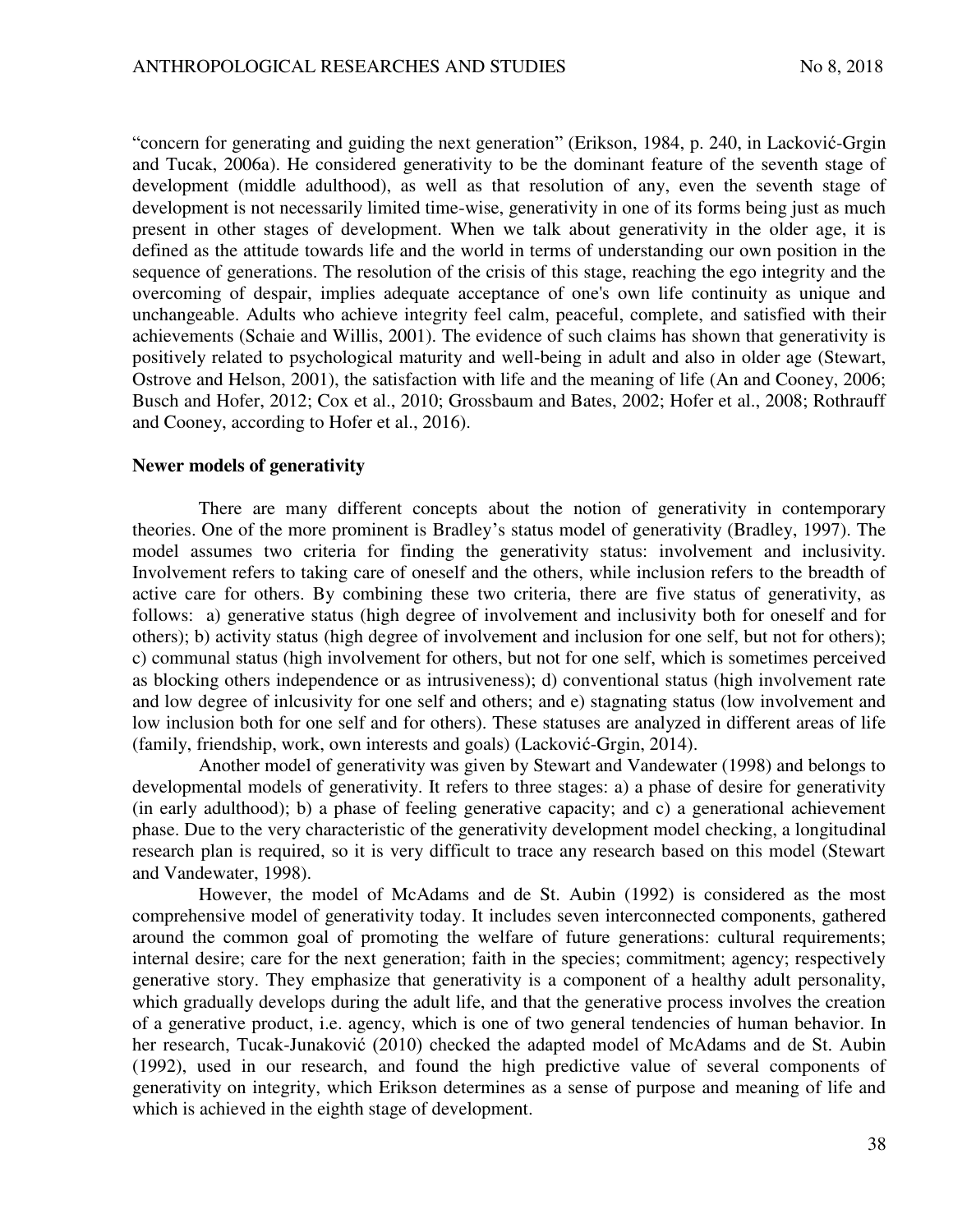#### **Materials and methods**

The aim of this paper is to examine the characteristics of psychophysical health, the level of generativity and integrity in the elderly, given the earlier and current material status of the elderly. Below is a description of all the observed variables, as well as the results of the research.

*Sample.*

The sample of the research consists of elderly people from Novi Pazar  $(N=101)$ , whose average age is 71.7 years, with a range from 65 to 85 years. Out of the total number of respondents, 57% were women, while 43% were male respondents. The research covered 34% of the elderly who reside in the Home for the elderly, while 66% live in their own households.

The research was conducted from September 2015 to January 2016. The questionnaire was used as instrument for data collection. The survey was organized in cooperation with professional associates at the premises of the Home for the elderly in Novi Pazar, as well as in the households of the elderly who were involved in the research. The selection of respondents was random, regardless of the presence of acute or chronic mental and physical illnesses. The survey was anonymous and the process of completing did not last longer than 45 minutes.

### *Instruments.*

*The questionnaire for examining the socio-demographic characteristics* was designed for research purposes and intended to collect general data on respondents and socio-demographic information from their families.

*The RAND-36 Health Survey (Version 1.0)* (Hays and Shapiro, 1992; Stewart, et al., 1992) was designed to assess the physical and psychosocial health of healthy adult individuals as well as chronically ill ones. It consists of eight subscales, and they are grouped in the following way: *Dimensions of psychosocial health* - emotional well-being, role limitations due to emotional problems, social functioning, energy fatigue; as well as the *dimensions of physical health* - physical functioning, role limitations due to physical health, physical pain and general health. In addition to demographic data, there is another additional item in the questionnaire, which is an indicator of the perceived change in the health status of the respondents. The scale consists of 36 questions and those are identical to the questions that were applied by Hays and Shapiro in their Medical Outcomes Study MOS (Hays and Shapiro, 1992; Stewart et al., 1992). High scores on all subscales speak of a better health condition of the individual. The reliability of the instruments on our sample is within reasonable limits, with Cronbach's alpha coefficients ranging from 0.78 to 0.95.

*The Adapted Loyola Generativity Scale (ALGS)* (McAdams and de St. Aubin, 1992; Lacković-Grgin and Tucak, 2006a) is based on the McAdams and St. Aubin model and is designed to estimate generative cares, which are a key component of generativity. It consists of 12 claims that contain several forms of generativity, such as: transferring knowledge and skills, contributing to the community and society, endeavoring to be creative and productive, and so on. The ALGS is treated as a single-factor scale and, based on a five-step scale, the respondents assess the extent to which the content of a particular claim is characteristic for them. The theoretical minimum on this scale is 12 points, and the maximum is 60, where the higher score indicates a higher degree of generativity presence. In our research, the scale showed high internal consistency ( $\alpha$  = 0.93).

*The Scale of Integrity (SI)* (Lacković-Grgin, Ćubela Adorić and Nekić, 2006b) is intended to measure integrity as an integrated system of all components of personality. It is based on Erikson's theory of psychosocial development, where the eighth stage of development represents the evaluation, summarization, and integration of previous life. The SI is used as a single-factor scale and consists of 11 items, where respondents on a five-step Likert type scale evaluate how each of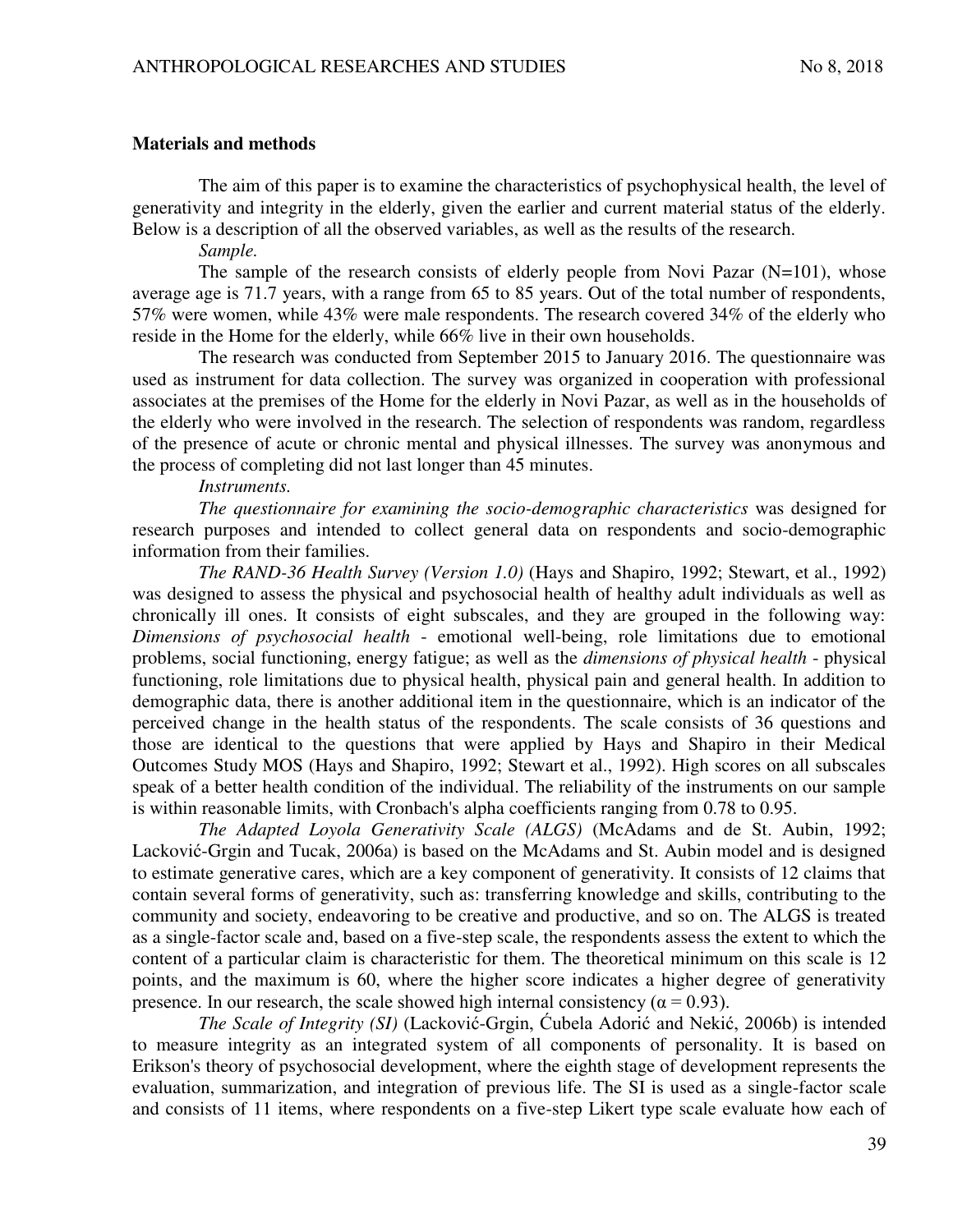these claims relates to their past life. The theoretical minimum on this scale is 11 points, and the maximum is 55, where the higher score indicates a higher degree of integration of the respondents. The reliability of the scale on our sample is  $\alpha = 0.85$ .

## **Results**

On the basis of the average values in Table 1, we can see that the lowest values occurred in the dimensions of role limitations due to physical health (M=30.42), followed by role limitations due to emotional problems (M=44.33) and the dimension general health (M=45.96),This means that the majority of elderly persons had the most problems with these dimensions, while with social functioning  $(M=66.50)$  and emotional well-being  $(M=60.54)$  they had the least problems. By calculating the total score for the assessment of the psychosocial and physical health of the respondents, the global psychosocial health (M=54.65) proved to be better than the global physical health (M=45.39) (data not shown in Table 1).

**Table 1. Descriptive data for the dimensions of the psychosocial and physical health of the respondents** 

| Variable                                   | N   | M     | <i>SD</i> |
|--------------------------------------------|-----|-------|-----------|
| Physical functioning                       | 100 | 51.11 | 30.33     |
| Role limitations due to physical health    | 100 | 30.42 | 43.23     |
| Role limitations due to emotional problems | 100 | 44.33 | 47.39     |
| Energy fatigue                             | 97  | 47.23 | 22.19     |
| Emotional well being                       | 97  | 60.54 | 22.40     |
| Social functioning                         | 100 | 66.50 | 29.29     |
| Pain                                       | 97  | 54.07 | 28.46     |
| General health                             | 100 | 45.96 | 21.96     |

In Table 2, the data reveal that the degree of generativity and degree of integrity in the old ones were estimated as relatively good. The degree of integrity (M=36.63) was slightly higher in relation to the degree of generativity (M=35.64).

**Table 2. Descriptive data for the dimensions of the generativity and integrity of the respondents** 

| Variable     | $\lambda$ <sub>1</sub> | $\boldsymbol{M}$ | <b>SD</b> |
|--------------|------------------------|------------------|-----------|
| Generativity | 100                    | 35.64            | 12.63     |
| Integrity    | 100                    | 36.63            | 9.25      |

Based on the data in Table 3, it is evident that half of the respondents (53.5%) considered the former financial situation as medium, 26.7% thought it was good, while 19.8% considered that the material situation was worse before. When the current material situation is in question, 55.4% of the elderly estimated that it was medium, 30.7% that it was good, and 13.9% that it was below the average.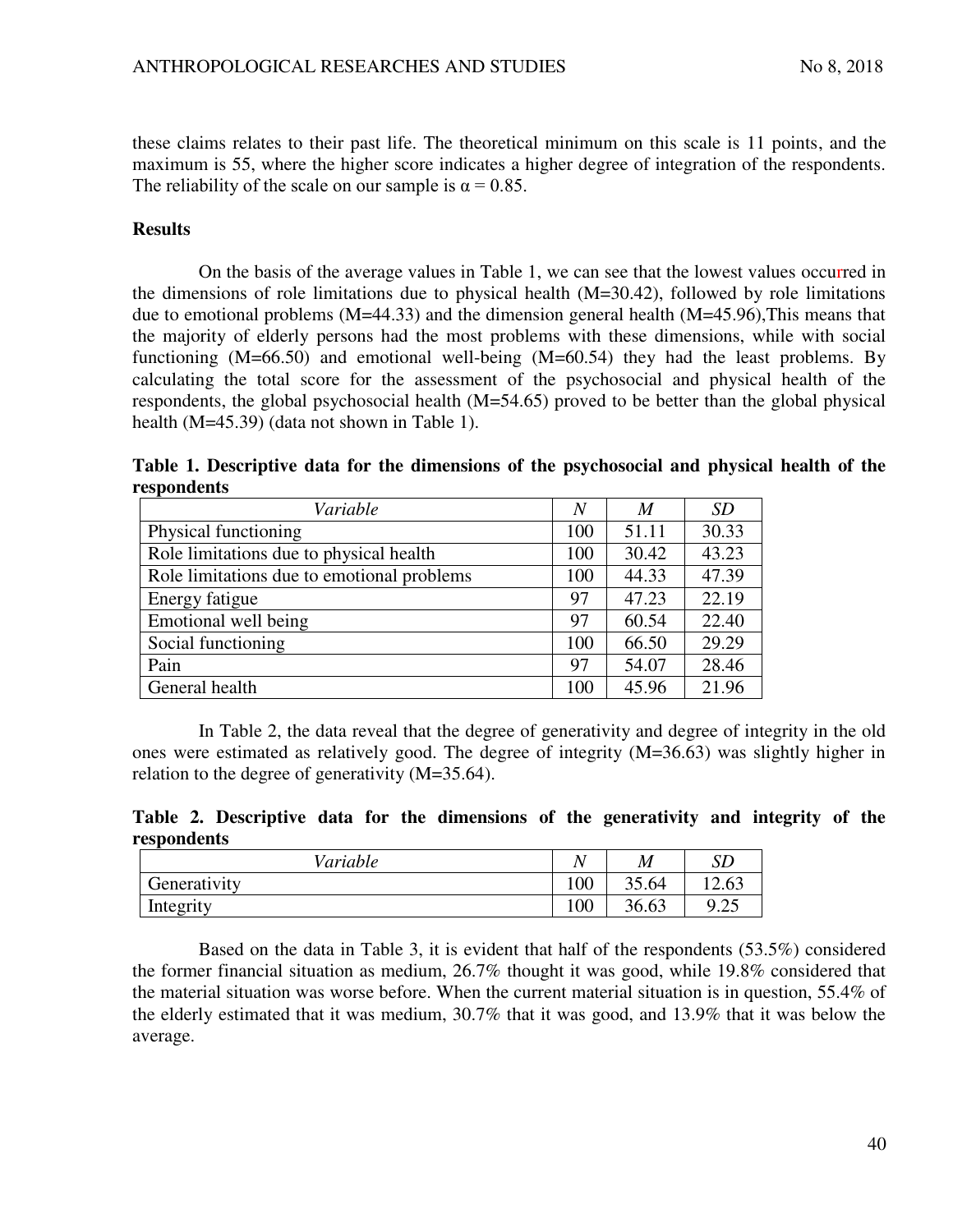| Material status                                              | Former    |       |  | Current |          |  |
|--------------------------------------------------------------|-----------|-------|--|---------|----------|--|
| Categories                                                   | N         | $\%$  |  |         | $\%$     |  |
| Bad (mostly we could not afford everything we needed)        | 20        | 19.8% |  | 14      | 13.9%    |  |
| Medium (usually we could afford everything we needed, but it | $54 \mid$ | 53.5% |  | 56      | 55.4%    |  |
| happened that we did not have enough money)                  |           |       |  |         |          |  |
| Good (we could afford everything we needed)                  | 27        | 26.7% |  |         | $30.7\%$ |  |

**Table 3. The presentation of the previous and current material status of the respondents** 

The results in Table 4 show statistically significant differences in only one dimension of psychosocial health - emotional well-being  $(F=3.73, p \le 0.05)$ , as well as in the degree of generativity (F=4.20,  $p \le 0.05$ ) and integrity (F=4.94,  $p \le 0.001$ ) when regarding the earlier family financial situation of the elderly. In families of poorer financial background, the lowest levels of emotional well-being (M=49.26) and integrity (M=32.45) were registered, while a reduced level of generativity proved to be specific to the families with middle-income (M=32.75).

**Table 4. The differences according to the earlier financial status on the dimensions of psychophysical health, generativity and integrity** 

| Variable         | Earlier material state | $\overline{N}$ | $\boldsymbol{M}$ | SD    | F    | $\boldsymbol{p}$ |
|------------------|------------------------|----------------|------------------|-------|------|------------------|
| Physical         | bad                    | 20             | 41.25            | 31.49 |      |                  |
| functioning      | medium                 | 54             | 51.03            | 28.82 | 1.66 | 0.20             |
|                  | good                   | 27             | 57.42            | 31.71 |      |                  |
|                  | Total                  | 101            | 50.80            | 30.33 |      |                  |
| Role limitations | bad                    | 20             | 22.50            | 41.28 |      |                  |
| due to physical  | medium                 | 54             | 27.16            | 42.25 | 1.42 | 0.25             |
| health           | good                   | 27             | 41.67            | 45.47 |      |                  |
|                  | Total                  | 101            | 30.12            | 43.12 |      |                  |
| Role limitations | bad                    | 20             | 33.33            | 47.14 |      |                  |
| due to emotional | medium                 | 54             | 41.36            | 47.11 | 1.60 | 0.21             |
| problems         | good                   | 27             | 56.79            | 46.97 |      |                  |
|                  | Total                  | 101            | 43.89            | 47.36 |      |                  |
| Energy fatigue   | bad                    | 19             | 40.26            | 24.63 |      |                  |
|                  | medium                 | 53             | 47.33            | 21.66 | 1.18 | 0.31             |
|                  | good                   | 26             | 50.51            | 22.39 |      |                  |
|                  | Total                  | 98             | 46.80            | 22.48 |      |                  |
| Emotional        | bad                    | 19             | 49.26            | 25.96 |      |                  |
| well being       | medium                 | 53             | 61.36            | 19.97 | 3.73 | 0.03             |
|                  | good                   | 26             | 66.92            | 21.75 |      |                  |
|                  | Total                  | 98             | 60.49            | 22.29 |      |                  |
| Social           | bad                    | 20             | 53.75            | 32.97 |      |                  |
| functioning      | medium                 | 54             | 66.43            | 27.02 | 2.99 | 0.05             |
|                  | good                   | 27             | 74.54            | 29.31 |      |                  |
|                  | Total                  | 101            | 66.09            | 29.44 |      |                  |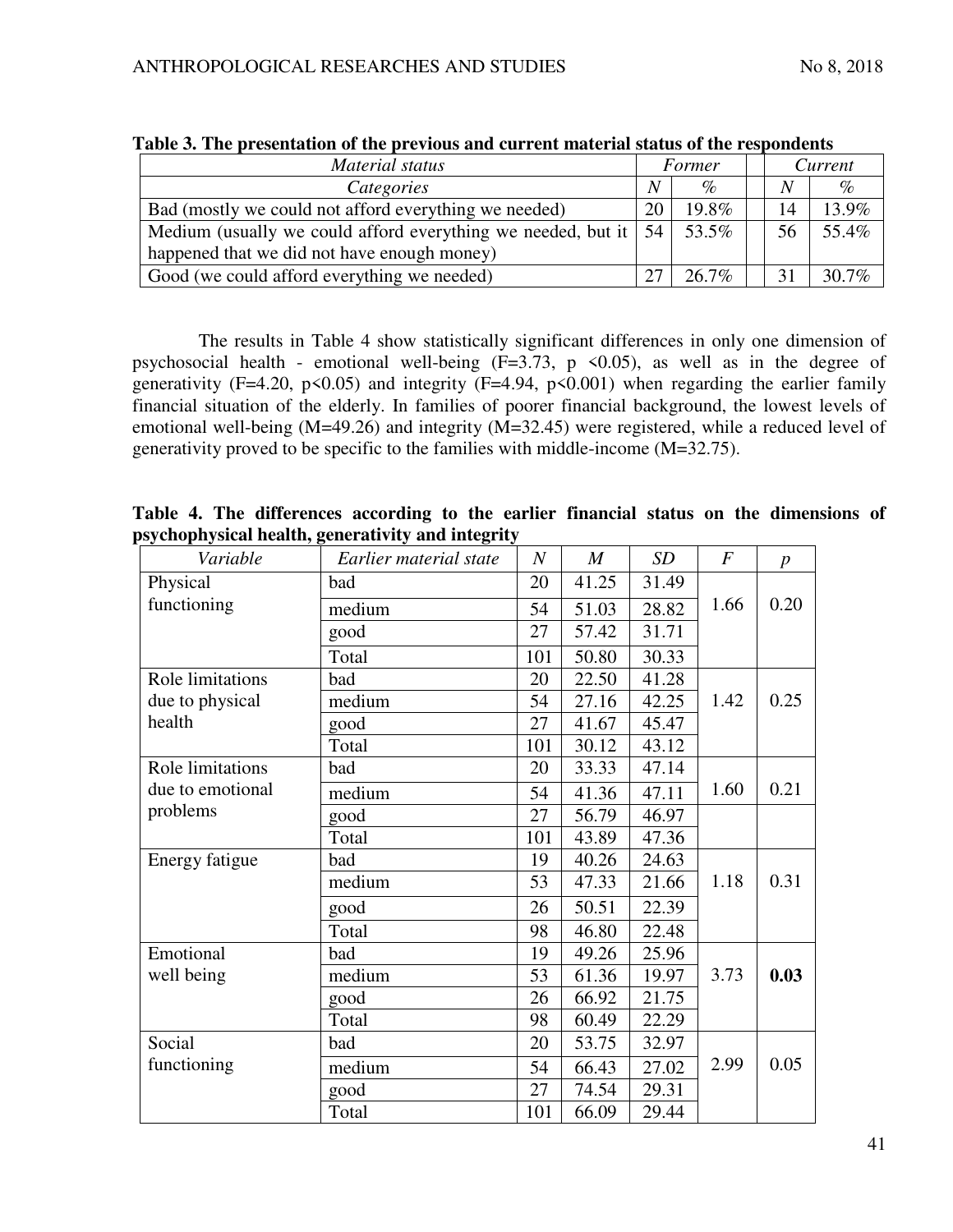| Pain         | bad    | 19  | 51.58 | 28.54 |      |      |
|--------------|--------|-----|-------|-------|------|------|
|              | medium | 53  | 52.59 | 28.69 | 0.28 | 0.75 |
|              | good   | 26  | 57.21 | 29.50 |      |      |
|              | Total  | 98  | 53.62 | 28.66 |      |      |
| General      | bad    | 20  | 40.00 | 22.59 |      |      |
| health       | medium | 54  | 46.02 | 22.62 | 1.04 | 0.36 |
|              | good   | 27  | 49.31 | 20.19 |      |      |
|              | Total  | 101 | 45.70 | 22.01 |      |      |
| Generativity | bad    | 20  | 36.53 | 15.48 |      |      |
|              | medium | 54  | 32.75 | 11.20 | 4.20 | 0.02 |
|              | good   | 27  | 41.03 | 11.44 |      |      |
|              | Total  | 101 | 35.71 | 12.59 |      |      |
| Integrity    | bad    | 20  | 32.45 | 10.82 |      |      |
|              | medium | 54  | 36.08 | 8.17  | 4.94 | 0.01 |
|              | good   | 27  | 40.56 | 8.72  |      |      |
|              | Total  | 101 | 36.56 | 9.23  |      |      |

Considering the current material state of the elderly, Table 5 shows that statistically significant differences were observed in four dimensions of psychophysical health: emotional wellbeing (F=6.19, p<0.01), social functioning (F=4.64, p<0.01), physical functioning (F=5.05, p<0.01) and general health ( $F=3.62$ ,  $p<0.05$ ). In all of these dimensions, poor health status was registered for respondents with poor material status. Significant differences had also been shown in the dimension of integrity between the groups with poor and good material status, as well as between the groups with medium and good material status.

|                                                   |  |  |  |  |  |  |  |  |  |  |  |  | Table 5. The differences according to the current material state on the dimensions of |  |
|---------------------------------------------------|--|--|--|--|--|--|--|--|--|--|--|--|---------------------------------------------------------------------------------------|--|
| psychophysical health, generativity and integrity |  |  |  |  |  |  |  |  |  |  |  |  |                                                                                       |  |
|                                                   |  |  |  |  |  |  |  |  |  |  |  |  |                                                                                       |  |

| Variable         | Category | $\boldsymbol{N}$ | M     | <b>SD</b> | F    | p    |
|------------------|----------|------------------|-------|-----------|------|------|
| Physical         | bad      | 14               | 28.21 | 25.54     |      |      |
| functioning      | medium   | 56               | 53.05 | 28.33     | 5.05 | 0.01 |
|                  | good     | 31               | 56.94 | 32.05     |      |      |
|                  | Total    | 101              | 50.80 | 30.33     |      |      |
| Role limitations | bad      | 14               | 17.86 | 37.25     |      |      |
| due to physical  | medium   | 56               | 27.53 | 42.93     | 1.55 | 0.22 |
| health           | good     | 31               | 40.32 | 45.04     |      |      |
|                  | Total    | 101              | 30.12 | 43.12     |      |      |
| Role limitations | bad      | 14               | 19.05 | 38.60     |      |      |
| due to emotional | medium   | 56               | 44.64 | 47.26     | 2.69 | 0.07 |
| problems         | good     | 31               | 53.76 | 48.44     |      |      |
|                  | Total    | 101              | 43.89 | 47.36     |      |      |
| Energy fatigue   | bad      | 13               | 36.92 | 21.27     |      |      |
|                  | medium   | 54               | 46.60 | 21.29     | 1.91 | 0.15 |
|                  | good     | 31               | 51.29 | 24.29     |      |      |
|                  | Total    | 98               | 46.80 | 22.48     |      |      |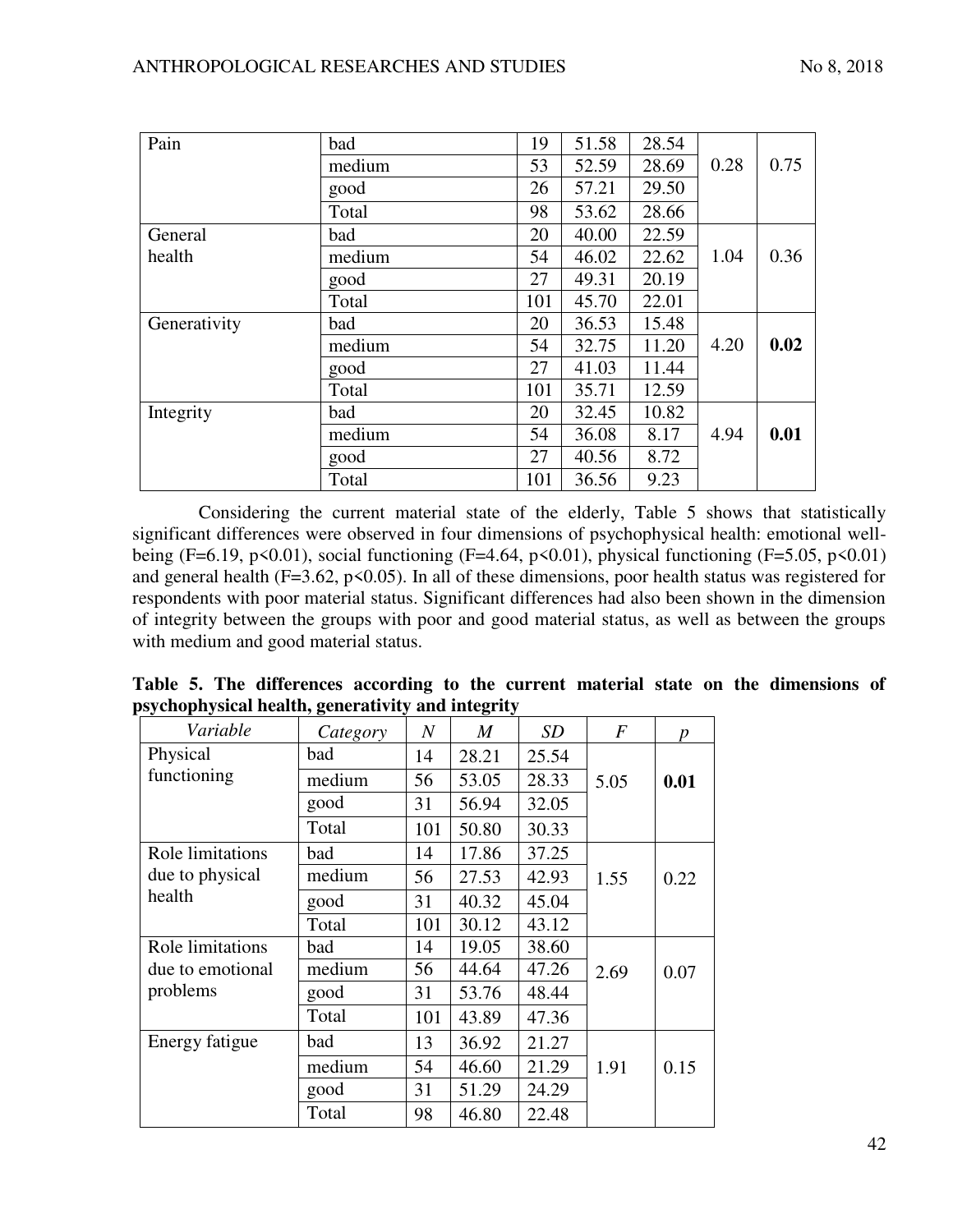| Emotional    | bad    | 13  | 41.23 | 25.00 |      |      |
|--------------|--------|-----|-------|-------|------|------|
| Well being   | medium | 54  | 63.33 | 19.62 | 6.19 | 0.00 |
|              | good   | 31  | 63.61 | 22.16 |      |      |
|              | Total  | 98  | 60.49 | 22.29 |      |      |
| Social       | bad    | 14  | 44.64 | 27.17 |      |      |
| functioning  | medium | 56  | 69.20 | 26.65 | 4.64 | 0.01 |
|              | good   | 31  | 70.16 | 31.90 |      |      |
|              | Total  | 101 | 66.09 | 29.44 |      |      |
| Pain         | bad    | 13  | 43.65 | 23.11 |      |      |
|              | medium | 54  | 52.27 | 29.06 | 1.68 | 0.19 |
|              | good   | 31  | 60.16 | 29.32 |      |      |
|              | Total  | 98  | 53.62 | 28.66 |      |      |
| General      | bad    | 14  | 31.43 | 20.32 |      |      |
| health       | medium | 56  | 47.68 | 20.31 | 3.62 | 0.03 |
|              | good   | 31  | 48.59 | 23.82 |      |      |
|              | Total  | 101 | 45.70 | 22.01 |      |      |
| Generativity | bad    | 14  | 35.93 | 18.82 |      |      |
|              | medium | 56  | 33.97 | 10.78 | 1.47 | 0.24 |
|              | good   | 31  | 38.77 | 12.12 |      |      |
|              | Total  | 101 | 35.71 | 12.59 |      |      |
| Integrity    | bad    | 14  | 31.86 | 10.01 |      |      |
|              | medium | 56  | 35.51 | 8.50  | 5.59 | 0.00 |
|              | good   | 31  | 40.58 | 8.89  |      |      |
|              | Total  | 101 | 36.56 | 9.23  |      |      |

## **Discussions**

The results of this research show that the old people in Novi Pazar and its surroundings assess their global psychosocial health as better than global physical health. Analyzing the more detailed results of this study, one might come to the conclusion that the greatest dissatisfaction is attributed to two dimensions of physical health (role limitations due to physical health), as well as one dimension of mental health (role limitations due to emotional problems), while social functioning and emotional well-being are described as the most satisfactory. These results coincide with other studies, which show that despite worse physical health, social losses, and increasing dependence on others, the old age is still accompanied by a positive sense of well-being (Myers and Diener, 1995, according to Ranzijn and Luszcz, 1999), thus that the old do not withdraw from social contacts. English (2013) states that participation in social activities positively affects emotional well-being and life satisfaction, while Marmot's (2007) study points to the fact that the ability to engage and participate in social activities is crucial for good health, a feeling of well-being, as well as for the longevity of the elderly. The study of Agnew and South (2014) states that interpersonal relationships in persons of third-age have a beneficial effect on the spiritual health as well. According to the theory of selectivity, social interactions do not fall suddenly in the older age but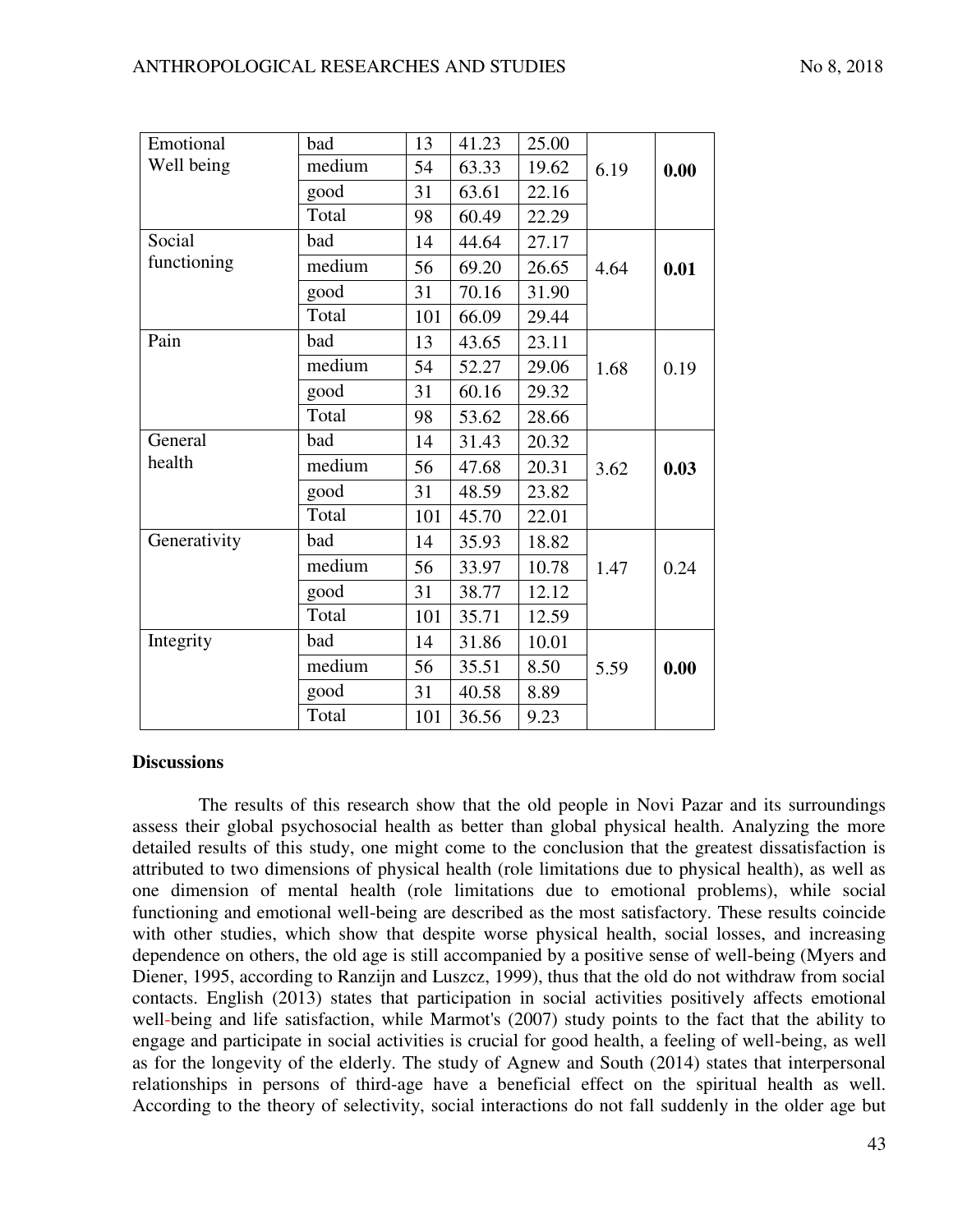are more selective. Thus, the possible explanation for our results is the fact that, according to this theory, the old ones actually socialize only with those whom they connect pleasant emotions with (Berk, 2008), and there is the explanation for the relatively good social functioning and emotional well-being of the elderly in our sample.

The average scores of the observed respondents tell us about the relatively good integrity and generativity of the elderly. The obtained findings provide support to Erikson's theoretical considerations on the preconditions for successful resolution of the eighth stage crisis, i.e. achieving ego integrity and avoiding despair. Most of our respondents have achieved a sense of integrity on the basis of these results, and they feel complete, full and satisfied (Krstić-Joksimović and Mihić, 2013). Consequently, it does not hurt to mention the studies of Carlson, Seeman and Fried (2000), which indicate the significance of generativity in a healthy aging process, as well as Vaillant's (2007) study, which highlights generativity as a key concept of successful adaptation in the old.

By examining and comparing the earlier and the current material state of the old, the results of our research show that the former material conditions of half of the respondents (53.5%) are assessed as medium; each fourth respondent estimates that it is good, while the fifth considers the previous material state bad. When the current material situation is in question, the group with good material status increases by almost 2% compared to the earlier economic status; 4% of the elderly estimate that they have a better material status than before, while 6% consider it worse than the past one. These results are somewhat unexpected, having in mind that old people are one of the financially most vulnerable groups both in Serbia and the entire world. However, since it is about the self-assessment of the elderly, as well as the fact that their tendency to account of stressful situations is far lesser as compared to the young adults due to more developed stress management strategies (Paykel, 1983), such an assessment of the financial situation is nevertheless taken with reserve. On the other hand, some authors (Johnson and Barer, 1993) claim that at a high age of life there is a declining interest in material possession. However, there is an indication that the interest in material possession does not go away, but only its manifestation changes. While in the younger age this interest is expressed in the continuous acquisition of material goods, in the old age it changes into the preservation of what was previously acquired (Hellvik, 1996, according to Lacković-Grgin, 2014). A possible explanation is that a number of elderly people live in the care homes for the elderly, and therefore do not feel the daily challenges and difficulties in purchasing drugs, food, etc., which are automatically provided in the home. On the other hand, the wishes of the elderly are generally less expensive compared to active young adults and, therefore, they assess the financial situation as satisfactory. This issue certainly remains to be examined in the subsequent research.

Talking about the health state of the elderly and the differences in relation to the earlier and present material situation, the disparities between groups with good and poor material status have proved to be significant in more dimensions of health. Differences have been shown for the following dimensions: emotional well-being, social functioning, physical functioning and general health. The earlier material situation makes the difference between groups in only one dimension, emotional well-being, but it also makes a difference in generativity and integrity, while the current material situation makes a difference only in the level of integrity of the elderly. This kind of information certainly points to Raphael's statement that the material situation is quite an important health determinant of the degree to which a person has physical, social and personal resources to identify and achieve personal aspirations, and can help satisfy the desire for self-sufficiency and self-integrity (Raphael, 2009). On the other hand, the results of several studies (Keyes and Ryff, 1998) show that generativity grows from the age of thirty to fifty, while being the most developed in middle age. It is possible that our respondents also linked the importance of achieving close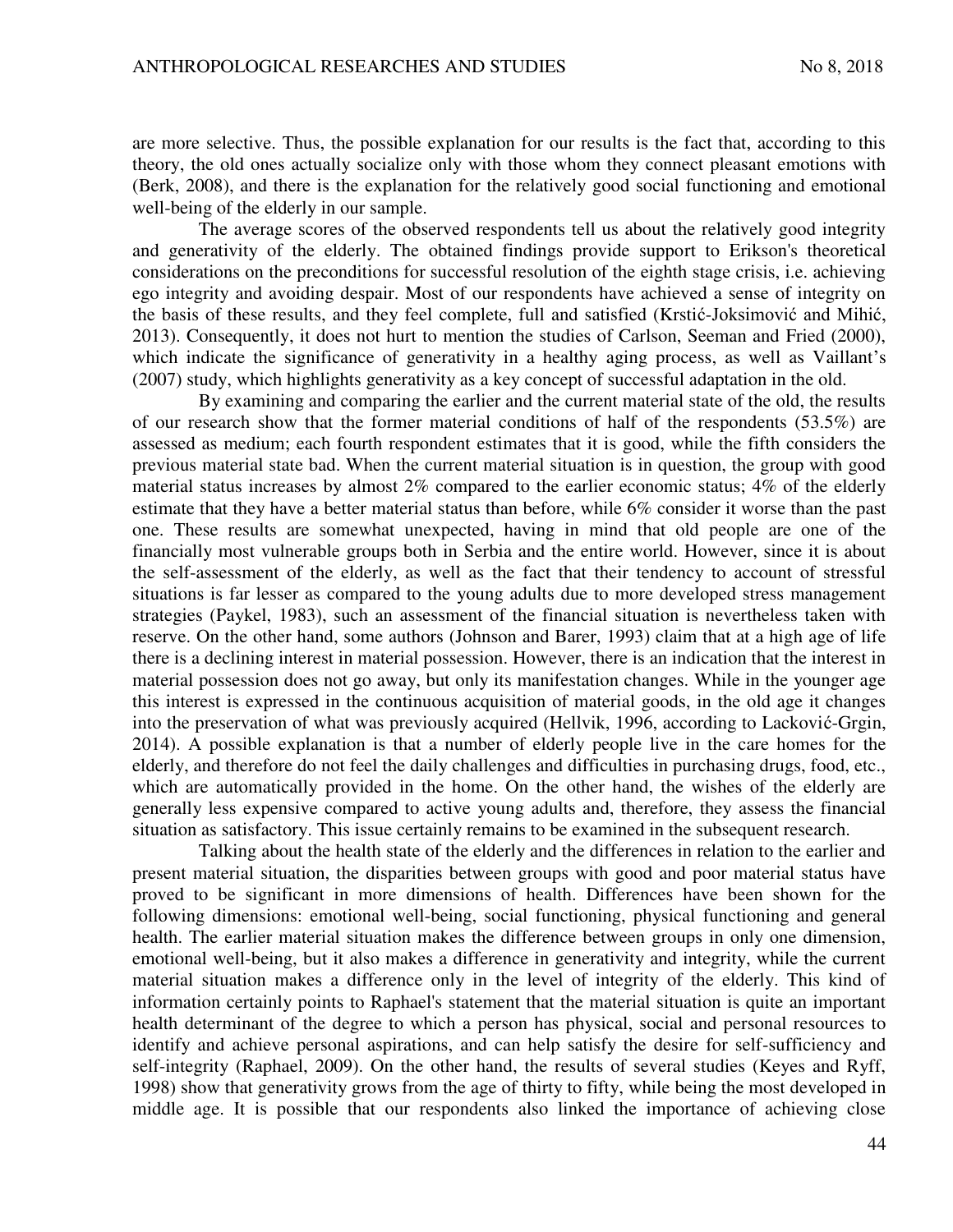relations and generative acting as a concern for the benefit of future generations with earlier good material conditions.

#### **Conclusions**

On the basis of all this, it can be concluded that the old people in Novi Pazar mostly assess their earlier and current material status as medium or good. They also link better health state to a better financial situation and assess mental health as better than physical. The respondents in this study report a relatively high degree of generativity achievement, which fits the theory of activity and the model of successful aging, as it speaks of an interaction with their environment and their achieved integrity (Baltes and Baltes, 1990).

This study and its results contribute to the state of the art on this subject, certain limitations and objections should be noted. Firstly, the results of our paper are based on the self-evaluation of the elderly. In order to obtain an adequate picture of the health of third age persons, the next study should include other family members or professionals, to examine the type of material and psychological help that old people receive. On the other hand, the examination of differences among the elderly in view of other socio-demographic variables would be very useful.

It is also very important to develop future programs to reduce socio-economic inequalities in health, so it is necessary to intervene on socially vulnerable groups, especially for elderly people aged 65 years. This means that the health of socially vulnerable groups cannot be improved only by providing health services, but it is necessary to work on other health determinants that are present in their everyday lives.

## **Bibliography**

- 1. Agnew, C., South, S., 2014. *Interpersonal Relationships and Health Social and Clinical Psychological Mechanisms*. Oxford: University Press.
- 2. Bailis, D.S., Segall, A., Mahon, M.J., Chipperfield, J.G. and Dunn, E.M., 2001. Perceived control in relation to socioeconomic and behavioral resources for health. *Social Science & Medicine*, 52(11), pp.1661-1676.
- 3. Baltes, P.B. and Baltes, M.M., 1990. Psychological perspectives on successful aging: The model of selective optimization with compensation. In: P.B. Baltes and M.M. Baltes, eds. *Successful aging: Perspectives from the behavioral sciences*. Cambridge: Cambridge University Press. pp. 1-34.
- 4. Bambauer, K.Z., Aupont, O., Stone, P.H., Locke, S.E., Mullan, M.G., Colagiovanni, J. and McLaughlin, T.J., 2005. The effect of a telephone counseling intervention on self-rated health of cardiac patients. *Psychosomatic Medicine*, 67(4), pp.539-545.
- 5. Berk, L., 2008. *Exploring lifespan development*. Boston, MA: Pearson Allyn and Bacon
- 6. Bradley, C.L., 1997. Generativity stagnation: Development of a status model. *Developmental Review*, 17, pp. 262-290.
- 7. Brajković, L., 2010. *Pokazatelji zadovoljstva životom u trećoj životnoj dobi (Indicators of life satisfaction in the third age)*. PhD. Sveučilište u Zagrebu: Medicinski fakultet.
- 8. Carlson, M.C., Seeman, T. and Fried, L.P., 2000. Importance of generativity for healthy aging in older women. *Aging Clinical and Experimental Research*, 12(2), pp.132–140.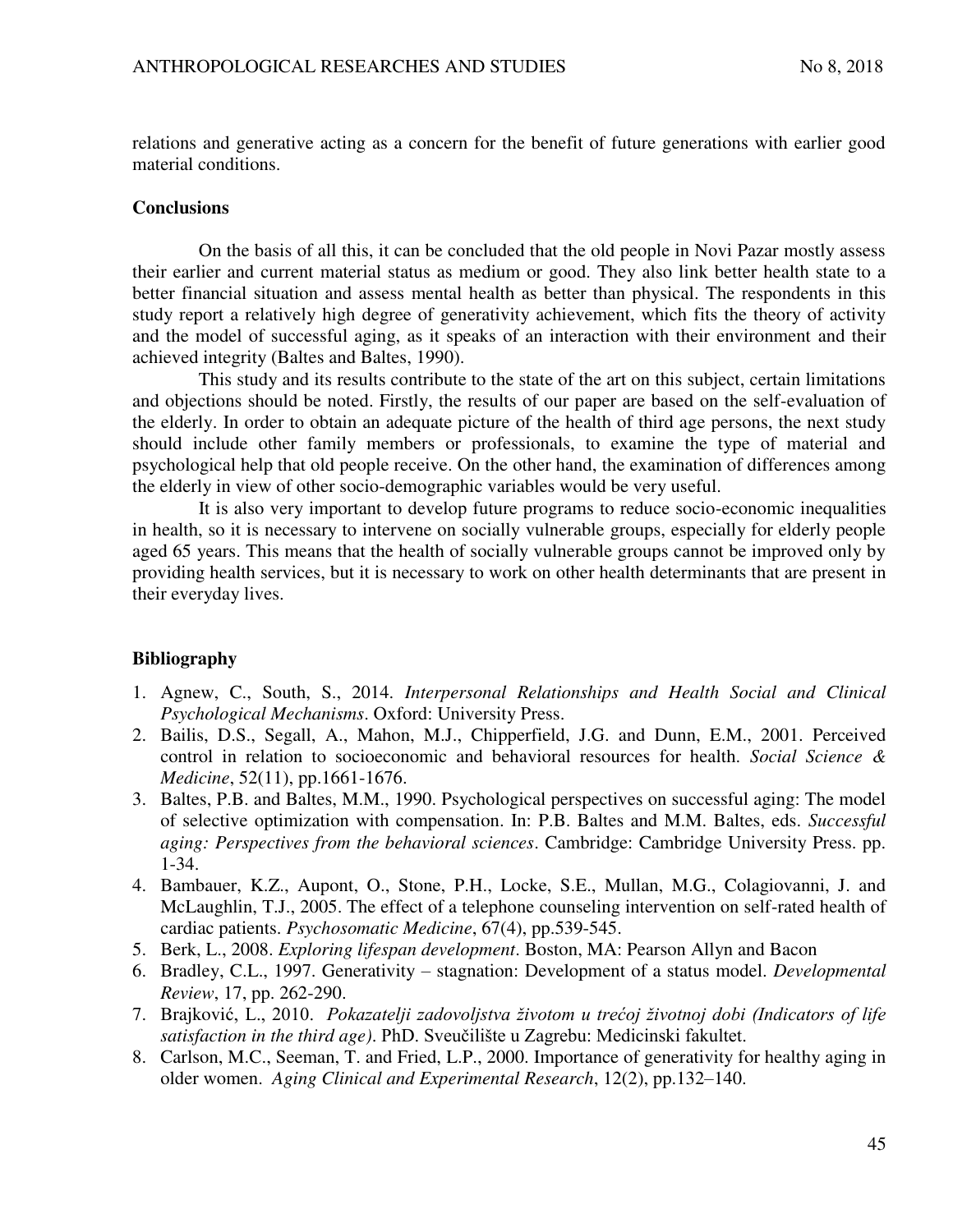- 9. Currey, S.S., Rao, J.K., Winfield, J.B. and Callahan, L.F., 2003. Performance of a generic health-related quality of life measure in a clinic population with rheumatic disease. *Arthritis & Rheumatology*, 49(5), pp.658-664.
- 10. Despot Lučanin, J., 2003. *Iskustvo starenja (The experience of aging)*. Jastrebarsko: Naklada Slap.
- 11. Domínguez-Berjón, F., Borrell, C., Rodríguez-Sanz, M., and Pastor, V., 2006.The usefulness of area-based socioeconomic measures to monitor social inequalities in health in Southern Europe. *European Journal of Public Health*, 16(1), pp. 54–61.
- 12. Dunn, J.R., Veenstra, G. and Ross, N., 2006. Psychosocial and neo-material dimensions of SES and health revisited: Predictors of self-rated health in a Canadian national survey. *Social Science & Medicine*, 62(6), pp.1465-73.
- 13. English, E., 2013. The effect of community participation on subjective well-being in community dwelling elders, [online] Available at: [<http://digitalcommons.iwu.edu/psych\\_honproj/161>](http://digitalcommons.iwu.edu/psych_honproj/161) [Accessed 8 March 2017].
- 14. Faludi, C., 2015. Aranjamentele de viață, starea de sănătate și singurătatea la vârstnicii din Bulgaria, România și Rusia (Living arrangements, health status and loneliness among the elderly in Bulgaria, Romania and Russia). In: C. Rada and C. Faludi, eds. *Funcții și disfuncții ale familiei contemporane. O abordare socio-psiho-medicală (Functions and dysfunctions of the contemporary family. A socio-psycho-medical approach*). București: Editura Universitară, pp.84-124.
- 15. Franks, P., Gold, M.R. and Fiscella, K., 2003. Sociodemographics, Self-Rated Health and Mortality in US. *Social Science and Medicine*, 56, pp.2505-2514.
- 16. Hays, R.D., Shapiro, M.F., 1992. An Overview of Generic Health-Related Quality of Life Measures for HIV Research. *Quality of Life Research*, 1, pp.91-97.
- 17. Hofer, J., Busch, H., Au, A., Poláčková Šolcová, I., Tavel, P., Tsien Wong, T., 2014. For the benefit of others: generativity and meaning in life in the elderly in four cultures. *Psychology and aging*, [online] 29(4) , pp.764-75. doi: 10.1037/a0037762. Epub 2014 Nov 3. Available at: https://www.researchgate.net/publication/267753293 For the Benefit of Others Generativity and Meaning in Life in the Elderly in Four Cultures#pfb [Accessed Nov 12 2017].
- 18. Hofer, J., Busch, H., Au, A., Poláčková Šolcová, I., Tavel, P. and Tsien Wong, T., 2016. Generativity does not necessarily satisfy all your needs: Associations among cultural demand for generativity, generative concern, generative action, and need satisfaction in the elderly in four cultures. *Developmental Psychology*, 52, pp.509-519.
- 19. Johnson, C. I. and Barer, B.M., 1993. Coping and a sense of control among the oldest old: An exploratory analysis. *Journal of Aging Studies*, 7, pp.67-80.
- 20. Kahneman, D. and Deaton, A., 2010. High income improves evaluation of life but not emotional well-being. *Proceedings of the National Academy of Sciences*, 107(38), pp.16489-16493.
- 21. Kaikkonen R, Rahkonen O, Lallukka T, Lahelma E., 2009. Physical and psychosocial working conditions as explanations for occupational class inequalities in self-rated health. *European Journal of Public Health*, 19, pp.458–463.
- 22. Keyes, C.L.M. and Ryff, C.D., 1998. Generativity in adult lives: Social structural contours and quality of life consequences. In: D.P. McAdams & E. de St. Aubin, eds. *Generativity and adult development: How and why we care for the next generation*. Washington, DC: American Psychological Association. pp. 227–264.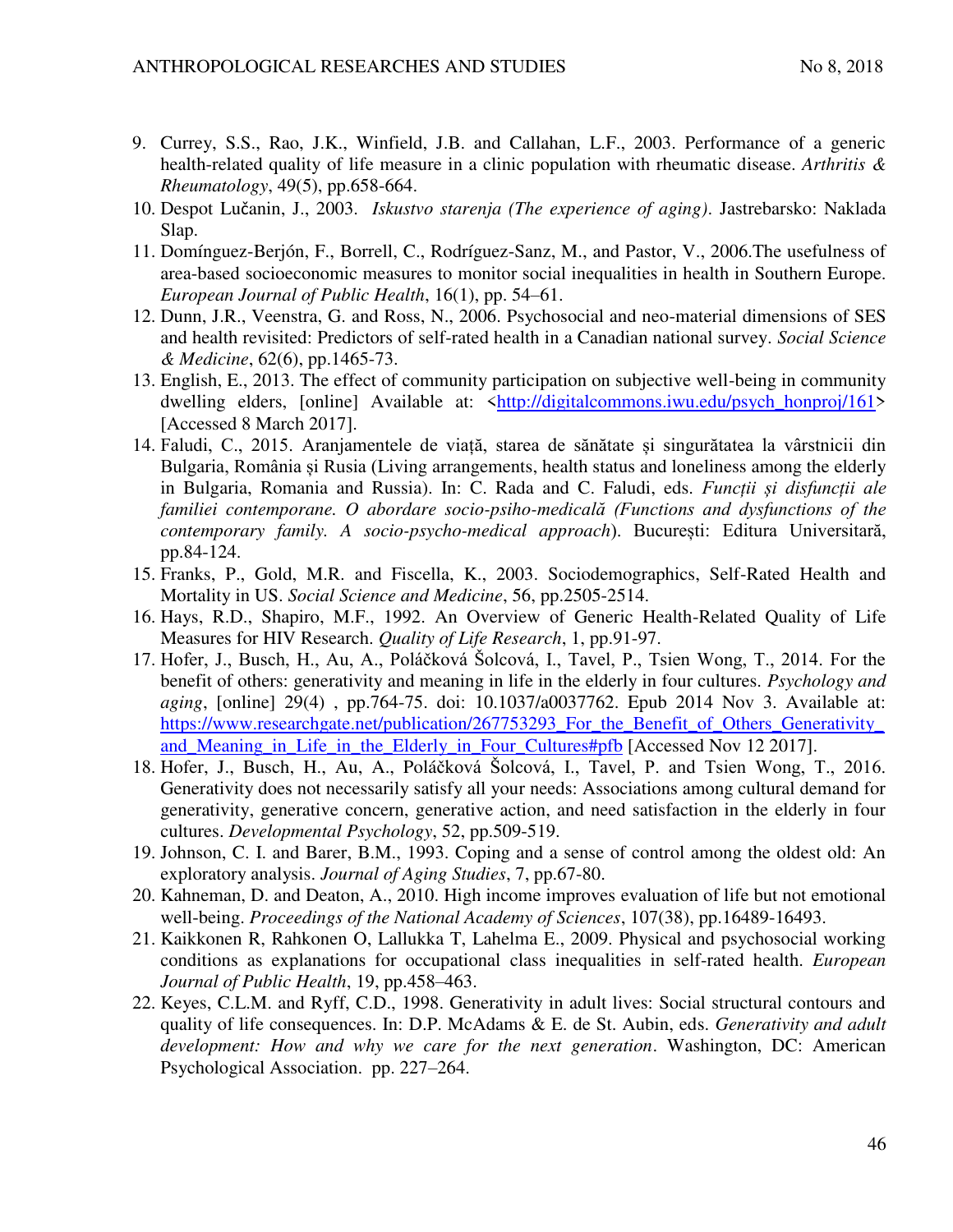- 23. Krstić-Joksimović, K. And Mihić, Lj.,2013. Developmental processes and mental health in old age: contribution to Erikson's psychosocial theory of Personality development. *Primenjena psihologija (Applied psychology)*, 6(4), pp.423-441.
- 24. Lacković-Grgin, K. and Tucak, I., 2006a. Adaptirana Loyola Skala generativnosti (Adapted Loyola generativity scale) (ALGS). In: V. ĆubelaAdorić A. Proroković, Z. Penezić K. Lacković-Grgin, ed. *Zbirka psihologijskih skala i upitnika.* Svezak 3 *(Collection of psychological scales and questionnaires.* Notebook No.3*)*. Zadar: Sveučilište u Zadru. pp.1-5.
- 25. Lacković-Grgin, K., Ćubela Adorić, V. and Nekić, M., 2006b. Skala integriteta (Integrity scale). In: V. Ćubela Adorić A. Proroković, Z. Penezić K. Lacković-Grgin, eds. *Zbirka psihologijskih skala i upitnika.* Svezak 3 *(Collection of psychological scales and questionnaires.* Notebook No.3*)*. Zadar: Sveučilište u Zadru. pp. 19-23.
- 26. Lacković-Grgin, K., 2014. Novo u psihologijskim razvojnim teorijama: Modificiranje ranijih, te formuliranje i provjera novih teorija i koncepata (New in psychological development theories: The modification of earlier and formulation and testing of new theories and concepts). *Suvremena psihologija (Contemporary psychology),* 17(2), pp.199-228.
- 27. Marmot, M., 2007. Achieving health equity: from root causes to fair outcomes. *Lancet*, 370(9593), pp.1153–63.
- 28. McAdams, D. P. and de St. Aubin, E., 1992. A theory of generativity and its assessment through self-report, behavioral acts, and narrative themes in autobiography. *Journal of Personality and Social Psychology*, 62, pp.1003–1015.
- 29. Paykel, E.S., 1983. Methodological aspects of life events research*. Journal of Psychosomatic Research*, 27, pp.341-352.
- 30. Ranzijn, R. and Luszcz, M.A., 1999. Acceptance: a key to well-being in older adults? *Australian Psychologist*, 34(2), pp.94–98.
- 31. Raphael, D., 2009. Social Structure, Living Conditions, and Health. In: D. Raphael, ed. *Social Determinants of Health: Canadian Perspectives*. 2nd Edition. Toronto: Canadian Scholars' Press. pp. 61-74.
- 32. Satarić, N., Rašević, M. and Miloradović, S., 2009. *Oni ne mogu da čekaju. Studija o siromašnim starijim licima u Srbiji (They cannot wait. A study on poor elderly in Serbia)*. Beograd: INPRESS.
- 33. Schaie, K.W., Willis, S.L., 2001. *Adult development and Aging*. New York: Harper Collins College Publishers.
- 34. Stewart, A.L., Sherbourne, C.D., Hays, R.D., Wells, K.B., Nelson, E.C., Kamberg, C.J., Rogers, W.H., Berry, S.H. and Ware, J.E.Jr., 1992. Summary and Discussion of MOS Measures, In: A.L. Stewart & J.E. Ware, Jr., eds. *Measuring Functioning and Well-Being: The Medical Outcome Study Approach*. Durham, NC: Duke University Press. pp. 345-371.
- 35. Stewart, A.J., Vandewater, E.A., 1998. The course of generativity. In: D.P. McAdams and E. de St. Aubin, eds. *Generativity and Adult Development: How and Why We Care for the Next Generation*. Washington, DC: APA Press. pp. 75-100.
- 36. Stewart, A.J., Ostrove, J.M. and Helson, R., 2001. Middle Aging in Women: Patterns of Personality Change from the 30s to the 50s. *Journal of Adult Development*, 8(1), pp.23-37.
- 37. Tucak-Junaković, I., 2010. Skala nade u budućnost čovječanstva (Hope for the future of humanity Scale). In: I. Tucak Junaković, V. Ćubela Adorić, Z. Penezić, A. Proroković, eds. *Zbirka psihologijskih skala i upitnika.* Svezak 5 *(Collection of psychological scales and questionnaires.* Notebook No.5*)*. Zadar: Sveučilište u Zadru. pp. 39-45.